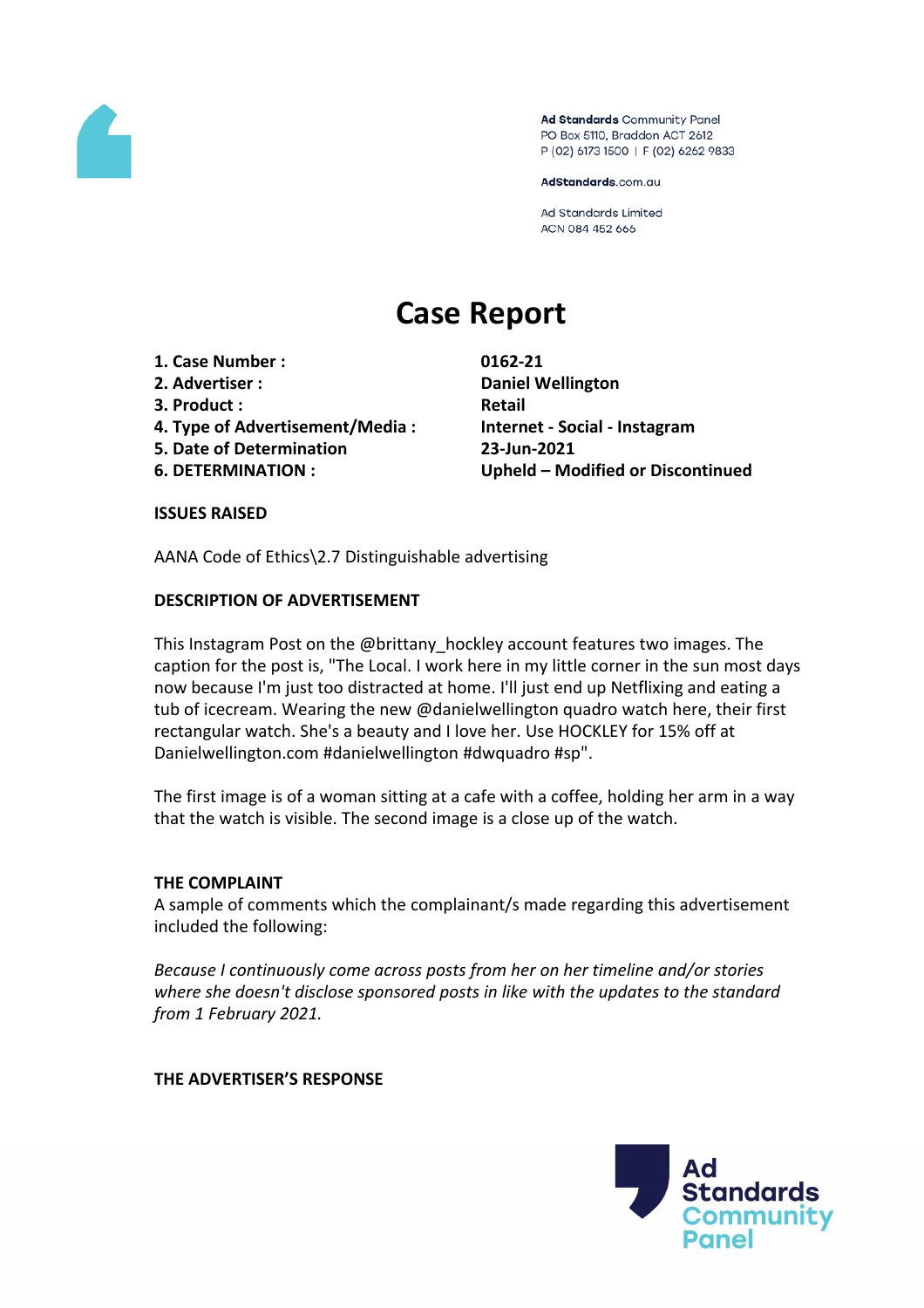

Comments which the advertiser made in response to the complainant/s regarding this advertisement include the following:

*We refer to the email you sent us 28th of May, informing us that you have received a complaint about an Instagram post made by the influencer Brittany Hockley which features Daniel Wellington, posted on 19th of May 2021.*

*We wish to inform you that Daniel Wellington AB ("we" or "DW") and Brittany Hockley have entered into a collaboration agreement (the "Agreement") regarding the promotion of DW and DW's products by Brittany Hockley (the "Influencer"). According to the Agreement, the Influencer under undertakes to not make any false statements regarding DW or the products sold by DW or presenting information that otherwise is misleading towards consumers and complying with applicable regulations regarding marketing and include necessary and sufficient advertisement disclosures. Instructions regarding the advertisement disclosures, such as a personal discount code, #ad and a reference to DW's website, have also been communicated in a brief sent by DW to the Influencer.*

*DW's policy is to always instructs its collaboration partners to use the appropriate wording to make it directly clear for the viewer that the uploaded content is advertising for DW. It would never be our intention to purposely mislead or misinform existing or potential customers. However, even though we try to control our collaborations as much as possible, it must be noted that DW has no final control over the content the Influencer uploads on her social media account, despite any instruction from us. If we discover that a collaboration partner is failing to comply to applicable regulation in any way, we demand the influencer to correct the content of the post. In any case, in the relevant Instagram post it must be considered clear that an individual can easily identify the post as advertisement for our products. In the caption of the post, the Influencer references her personal discount code "HOCKLEY", which can be used to receive a 15% discount on purchases from DW's official website. Further, the DW watch has a central position in the images, with no other distractions or brands. Consequently, the post is solely dedicated to the DW brand and products. In addition, it must be mentioned that today it is very common for companies to use social media platforms, such as Instagram, to market their products and services. This kind of marketing is particularly common through Instagram accounts with many followers, such as the Influencer's account. The frequent use of Instagram as a marketing channel has made users of the platform aware of this form of marketing and they should therefore better be able to identify what is advertising and what is personal content.*

*Against this background, it must be clear to the average consumer of the target group that the post is advertising and that there is a commercial relationship between the Influencer and DW.*

*Nevertheless, we take this very seriously and we have contacted the Influencer and asked her to edit the Instagram post to include the sufficient and necessary advertisement disclosures without undue delay.*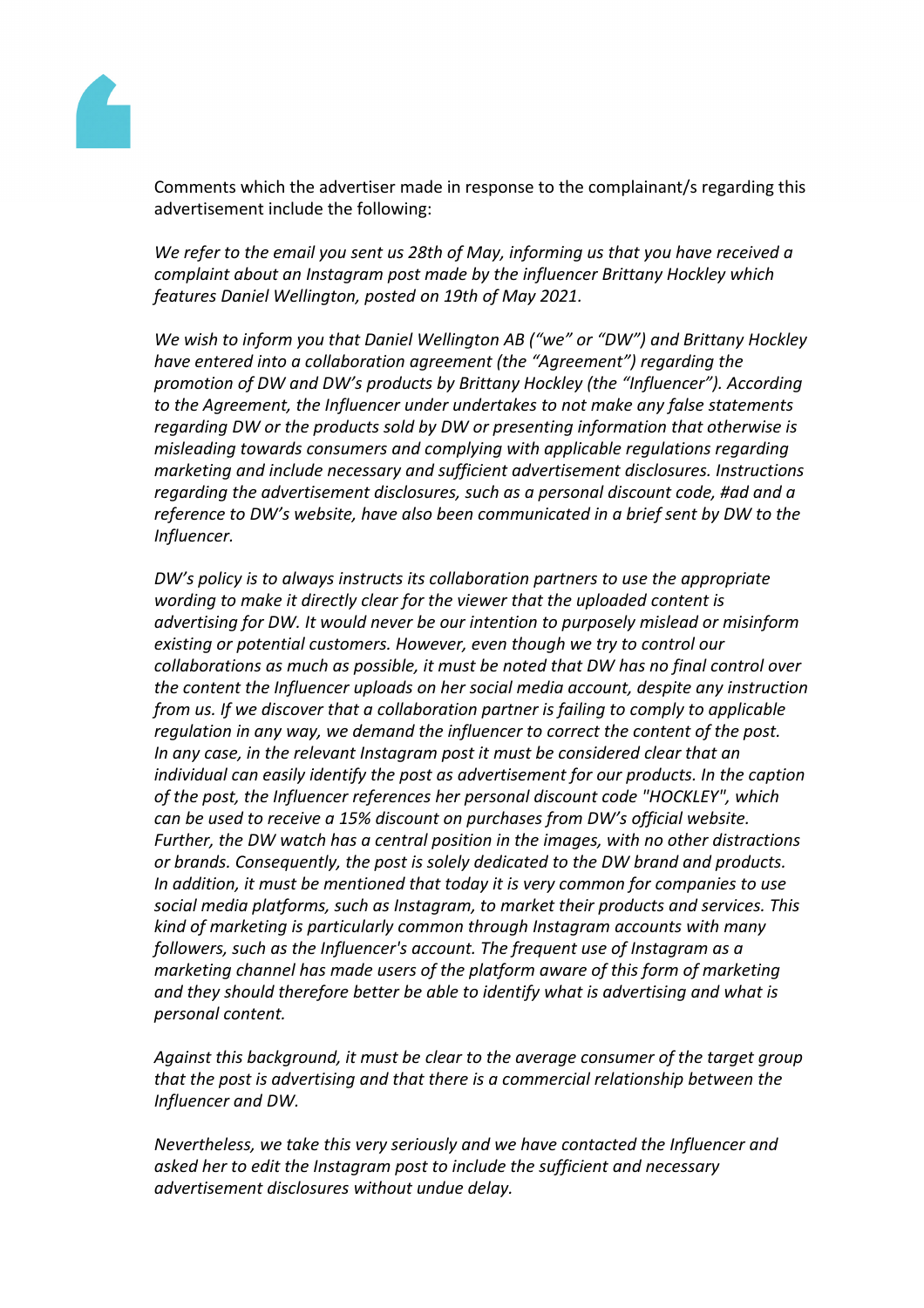

# **THE DETERMINATION**

The Ad Standards Community Panel (the Panel) considered whether this advertisement breaches Section 2 of the AANA Code of Ethics (the Code).

The Panel noted the complainant's concern that the Instagram post does not include standard disclaimers to identify it as advertising material.

The Panel viewed the advertisement and noted the advertiser's response.

# *Section 2.7: Advertising or Marketing Communication shall be clearly distinguishable as such.*

## **Is the material advertising?**

The Panel noted that it must consider two matters:

- Does the material constitute an 'advertising or marketing communication', and if so
- Is the advertising material clearly distinguishable as such?

# **Does the material constitute an 'advertising or marketing communication'?**

The Panel noted the definition of advertising in the Code. Advertising means: "any advertising, marketing communication or material which is published or broadcast using any Medium or any activity which is undertaken by, or on behalf of an advertiser or marketer,

- over which the advertiser or marketer has a reasonable degree of control, and
- that draws the attention of the public in a manner calculated to promote or oppose directly or indirectly a product, service, person, organisation or line of conduct".

The Panel considered that the clear placement of the product, the brand name tagged in the comments, the further information provided about the product and the discount code did amount to material which would draw the attention of the public in a manner designed to promote the brand.

The Panel noted that there was a commercial relationship in place for Ms Hockley to post about the product. The Panel considered that the advertiser has undertaken the activity of entering an arrangement with an influencer, and in choosing to do so they are exercising a degree of control.

The Panel noted that the original post included the hashtag #sp and a discount code for the brand, and this was sufficient to demonstrate that the advertiser had reasonable degree of control over the advertisement.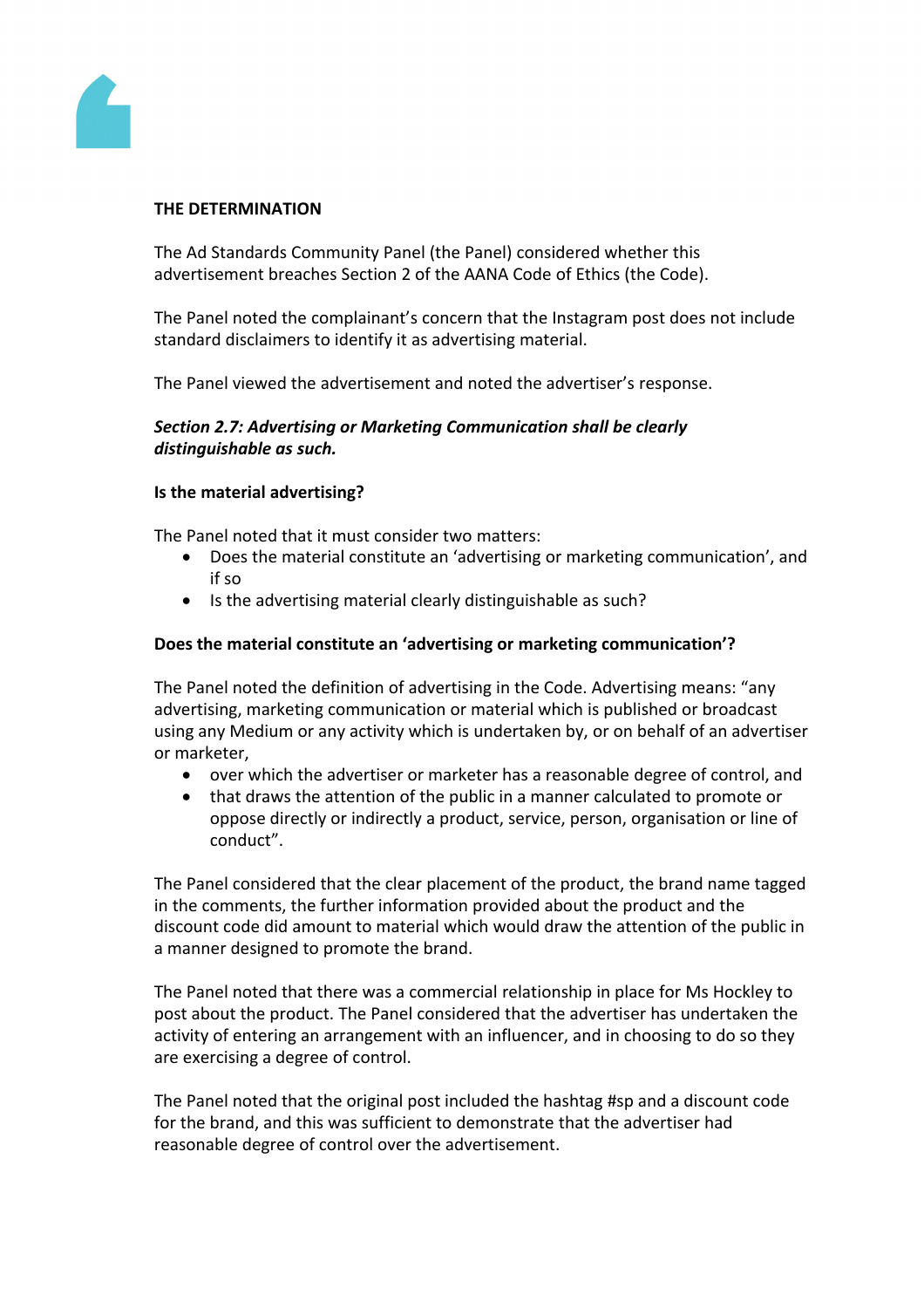

For these reasons, the Panel considered that the original post did meet the definition of advertising in the Code.

## **Is the material clearly distinguishable as such?**

The Panel noted the advertiser's response that the post would be clearly distinguishable as advertising to the target audience. The Panel noted that as of 1 February 2021 the Code and Practice Note had been updated to remove the reference to relevant audience and to provide new guidelines on what is sufficient to render advertising content distinguishable.

The Panel noted the Practice Note for the Code states:

*"Influencer and affiliate marketing often appears alongside organic/genuine user generated content and is often less obvious to the audience. Where an influencer or affiliate accepts payment of money or free products or services from a brand in exchange for them to promote that brand's products or services, the relationship must be clear, obvious and upfront to the audience and expressed in a way that is easily understood (e.g. #ad, Advert, Advertising, Branded Content, Paid Partnership, Paid Promotion). Less clear labels such as #sp, Spon, gifted, Affiliate, Collab, thanks to… or merely mentioning the brand name may not be sufficient to clearly distinguish the post as advertising."*

The Panel noted that since the complaint had been received the post had been updated to include #ad and a paid promotion tag.

The Panel noted that the wording of the original post included #sp and that some people would recognize this as short for #sponsored, however in line with guidance in the Practice Note, the Panel considered that #sp was not sufficient to clearly distinguish this post as paid advertising content.

The Panel considered that there was nothing in the wording of the original post and no hashtags which clearly demonstrated the relationship between Ms Hockley and the brand and the circumstances surrounding the posting of the product.

The Panel noted that the original post included the discount Code HOCKLEY and considered that this is an indication to consumers that there was some kind of arrangement in place between Ms Hockley and the advertiser. However, the Panel considered that discount codes can often be automatically sent by a brand when a product is purchased, for the purchaser to share with friends, and that the use of a discount code on its own is not enough for the post to be clearly distinguishable as advertising.

The Panel considered that tagging the brand, use of a discount Code and the hashtag #sp was not sufficient to satisfy the Code's requirements and that the original post was not clearly distinguishable as advertising.